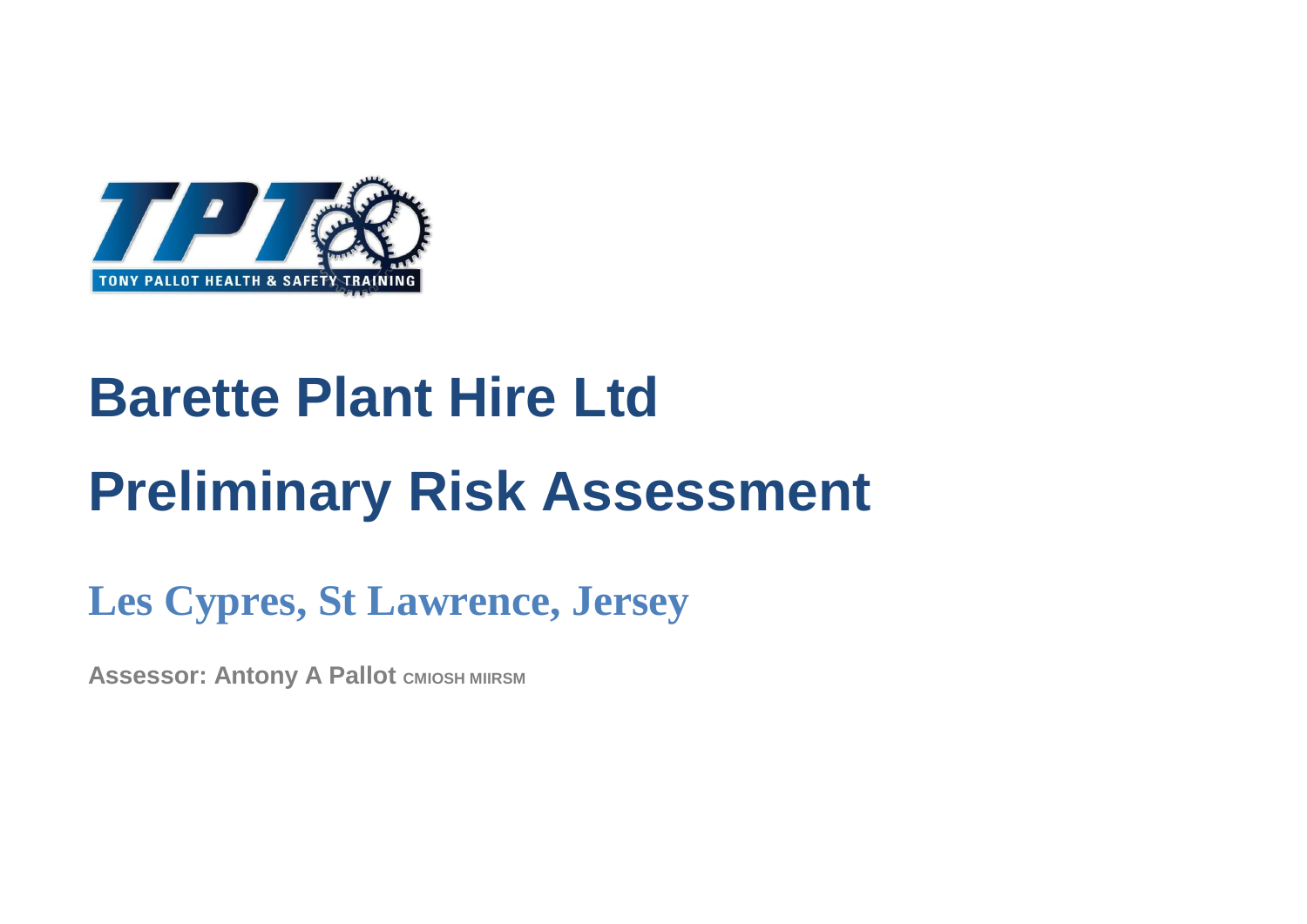### PRELIMINARY RISK ASSESSMENT

Assessors:

Antony A Pallot

Date 28<sup>th</sup> April 2013

Work / Task Location: Les Cypres, St Lawrence, Jersey

Describe Activity:

Clearance of top field, removal of rock face and disposal of spoil to land above. The consequences of inadequate planning and delegation of responsibilities could lead to potential fatalities.

Risks to be re assessed based on the production of the geo-technical engineering design for the removal of the rock face. Clear responsibilities need to be drawn up by way of the appointment of a competent project manager.

Works must not proceed without final risk assessment and method statement with engineering controls agreed with all parties.

Acceptability of Risk Guidance:

#### **High Risk**

High Risk activities require immediate effective control measures to be introduced and followed.

#### **Medium Risk**

Medium Risk activities should only be tolerated for the short-term and then only whilst further control measures to mitigate the risk are planned and introduced within a defined time period. NOTE: medium risks can be a Company's greatest risk due to the fact that they can be tolerated in the short-term.

#### **Low Risk**

Low Risk activities are largely acceptable, subject to periodic reviews, or after significant change.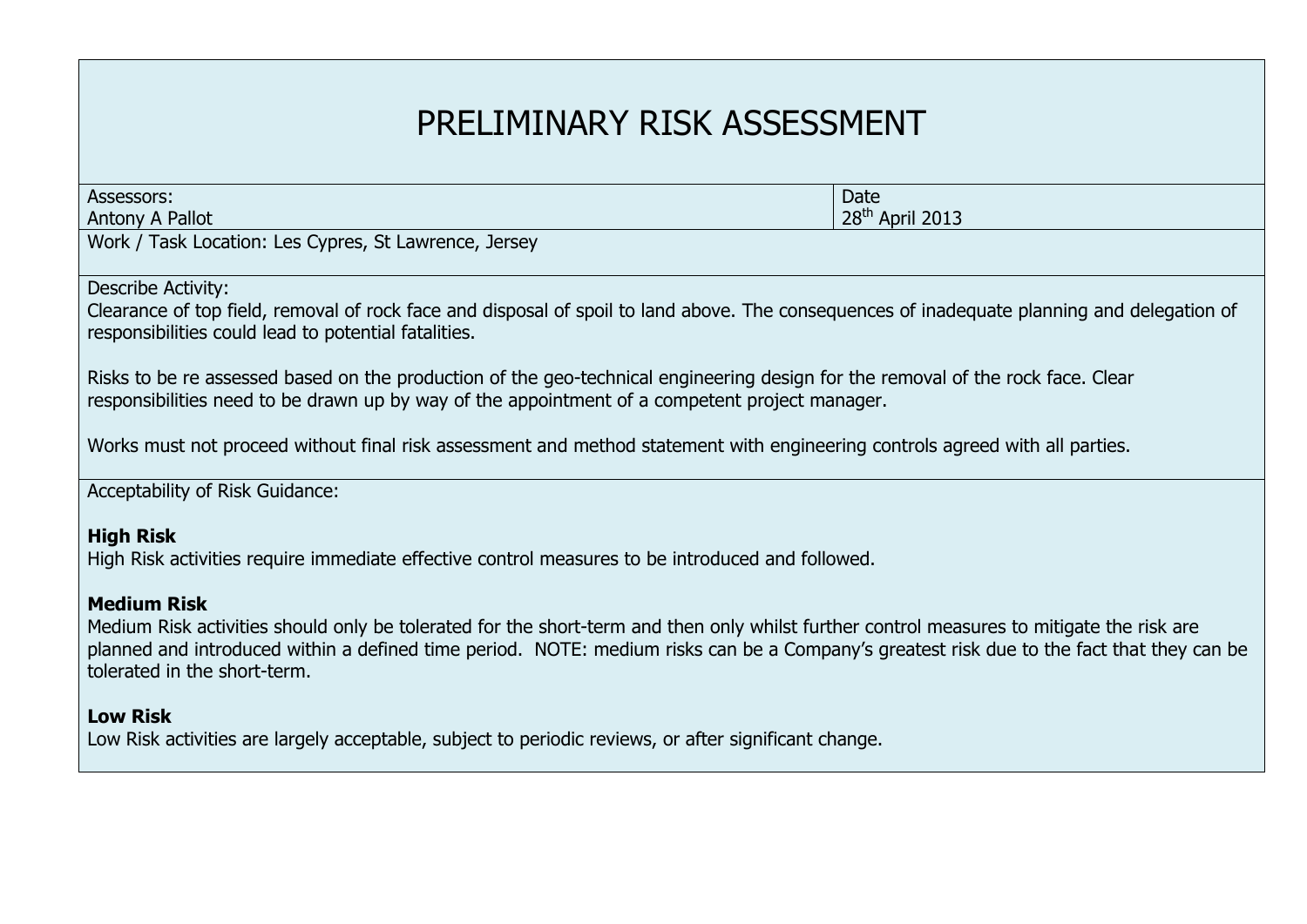### **Risk Assessment**

| <b>TASK</b>                                                            | <b>POTENTIAL</b><br><b>HAZARD</b>                                                | <b>WHO IS AT</b><br><b>RISK</b>                    | <b>LEVEL OF</b><br><b>RISK</b> | <b>CONTROLS REQUIRED TO BRING RISK TO ACCEPTABLE</b><br><b>LEVEL</b>                                                                                                                                                                                                                                                                                                                                                                                                                                                                                                                                                                                                                                                                                                                                            |  |
|------------------------------------------------------------------------|----------------------------------------------------------------------------------|----------------------------------------------------|--------------------------------|-----------------------------------------------------------------------------------------------------------------------------------------------------------------------------------------------------------------------------------------------------------------------------------------------------------------------------------------------------------------------------------------------------------------------------------------------------------------------------------------------------------------------------------------------------------------------------------------------------------------------------------------------------------------------------------------------------------------------------------------------------------------------------------------------------------------|--|
| Setting up for<br>site taking<br>account of<br>welfare<br>requirements | Lack of adequate<br>welfare facilities<br>causing Illnesses<br>and poor hygiene. | <b>Employees</b>                                   | Low                            | Ensure access to adequate welfare and sanitation prior to<br>commencement of work on site<br>Ensure shelter and break facilities are adequate for staff<br>$\bullet$                                                                                                                                                                                                                                                                                                                                                                                                                                                                                                                                                                                                                                            |  |
| Access and<br>egress to site<br>via public road                        | Road traffic<br>accidents when<br>accessing from<br>lower lane.                  | Employees<br>and other<br>road users               | Low                            | Ensure adequate control of traffic when accessing the property<br>$\bullet$<br>from Rue de la Ville Emphire<br>Provide advance warning signage in both directions<br>$\bullet$<br>Ensure banksman is used whenever necessary<br>$\bullet$<br>Prohibit reversing without a banksman to roadway<br>$\bullet$                                                                                                                                                                                                                                                                                                                                                                                                                                                                                                      |  |
| Working<br>alongside<br>residents                                      | Accidents to<br>residents from<br>falling debris and<br>rock                     | Persons<br>below                                   | High                           | Risks from falling rock to be reduced by the engineering design<br>$\bullet$<br>for the removal of the rockface.<br>Residual risks from the engineering design to be evaluated and<br>$\bullet$<br>mitigated prior to works commencing<br>Ensure that concrete protection barrier is in place and kept in<br>$\bullet$<br>good condition. Use suitable anchored / mesh as needed.<br>Inspect the concrete protection barrier and its anchor points daily<br>$\bullet$<br>Ensure a safe passage past the works is maintained for<br>$\bullet$<br>pedestrians and residents or restrict access totally<br>Ensure that this passage way is clear of obstructions<br>Remove any rock that may build up behind protective barrier to<br>$\bullet$<br>ensure its capability of restraining any rock fall during works |  |
| <b>Site Security</b>                                                   | Accidents to<br>uncontrolled<br>persons accessing<br>the site                    | <b>Residents</b><br>and children<br>living in area | High                           | Ensure the site is secured using 6 ft high Heras fencing outside<br>$\bullet$<br>working hours and when unattended<br>Post signage warning of the prevailing hazards.<br>$\bullet$                                                                                                                                                                                                                                                                                                                                                                                                                                                                                                                                                                                                                              |  |
| Clearance<br>work to top<br>field                                      | Chainsaw accidents                                                               | Machine<br>operators                               | High                           | Ensure trained and competent persons operate chainsaw<br>$\bullet$<br>equipment<br>Ensure correct PPE is worn at all times<br>$\bullet$<br>Ensure that work is planned where there are men working near<br>any mobile plant and equipment                                                                                                                                                                                                                                                                                                                                                                                                                                                                                                                                                                       |  |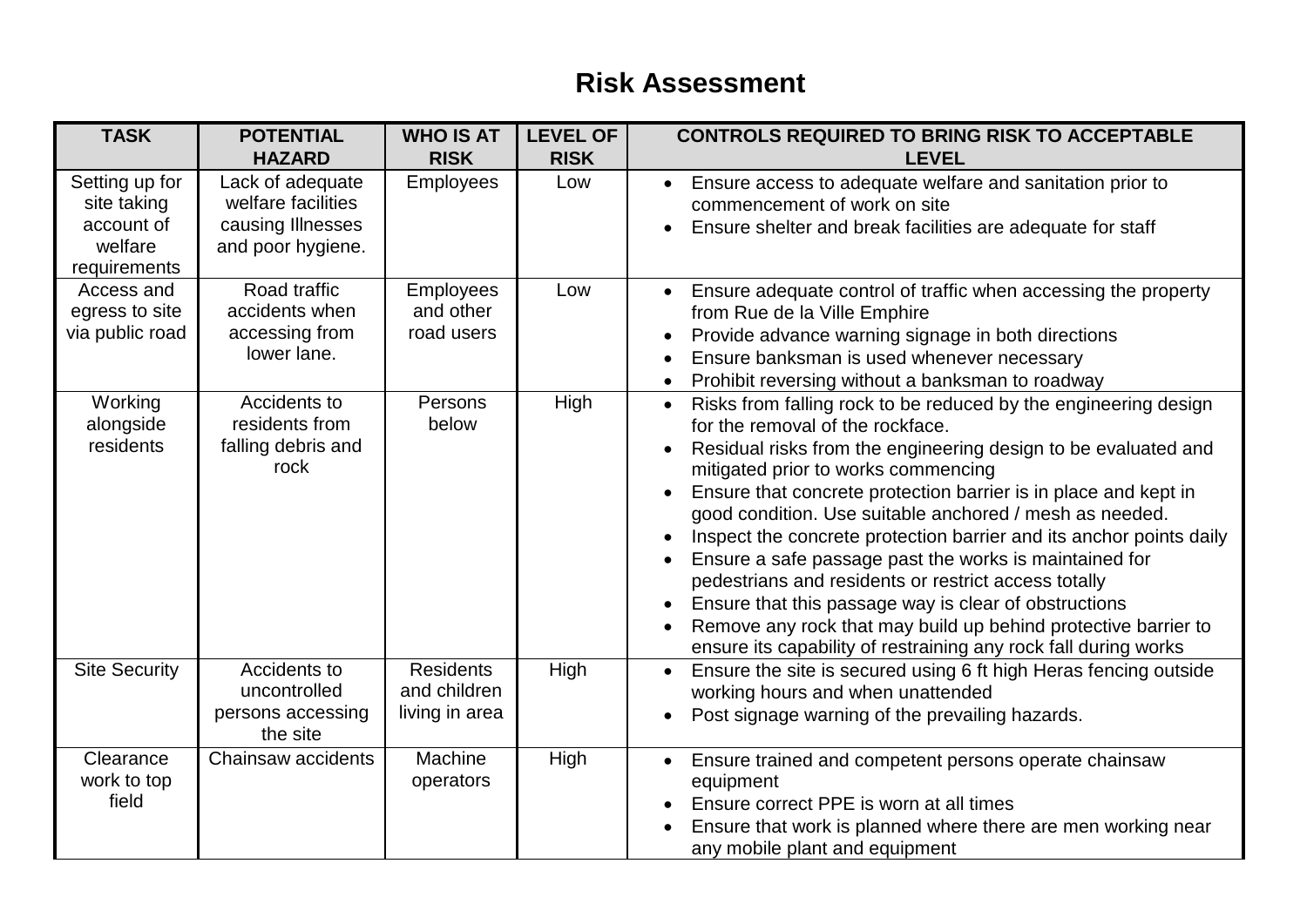| <b>TASK</b>                                    | <b>POTENTIAL</b><br><b>HAZARD</b>                       | <b>WHO IS AT</b><br><b>RISK</b>           | <b>LEVEL OF</b><br><b>RISK</b> | <b>CONTROLS REQUIRED TO BRING RISK TO ACCEPTABLE</b><br><b>LEVEL</b>                                                                                                                                                                                                                                                                                                                                                                                                                  |
|------------------------------------------------|---------------------------------------------------------|-------------------------------------------|--------------------------------|---------------------------------------------------------------------------------------------------------------------------------------------------------------------------------------------------------------------------------------------------------------------------------------------------------------------------------------------------------------------------------------------------------------------------------------------------------------------------------------|
| Wood<br>clearance                              | Spread of fire and<br>smoke when<br>burning waste       | Neighbours                                | High                           | Implement all alternatives (such as wood chipping) in preference<br>$\bullet$<br>to burning waste on site                                                                                                                                                                                                                                                                                                                                                                             |
| Machine<br>operation on<br>rockface            | Machine roll over<br>down rockface                      | Machine<br>operators and<br>persons below | High                           | Ensure machines are operated by competent operators and work<br>$\bullet$<br>is undertaken according to geotechnical engineered design<br>drawings<br>Ensure correct size of excavator is selected with long dipper<br>Ensure that machines do not operate on the edge of the rockface<br>by using "internal deliberate collapse" methodology                                                                                                                                         |
| Removal of<br>rock                             | Falling materials to<br>persons below                   | Persons below                             | High                           | Ensure the site is secured during rock removal operations<br>$\bullet$<br>Ensure that concrete protection barrier is in place and kept in<br>$\bullet$<br>good condition.<br>Inspect the concrete protection barrier and its anchor points daily<br>$\bullet$<br>Use suitable anchored catchfences / mesh as required<br>$\bullet$                                                                                                                                                    |
| Premature<br>collapse                          | <b>Falling material</b><br>causing excavator<br>to fall | Machine<br>operator                       | High                           | Monitor condition of rock daily<br>$\bullet$<br>Ensure internal excavation methodology by excavating from<br>$\bullet$<br>behind rockface<br>Ensure all plant is located on secure and stable platforms.<br>$\bullet$<br>Do not overreach with plant and operate within safe working<br>$\bullet$<br>loads                                                                                                                                                                            |
| Working with<br>plant                          | Failure of plant                                        | Operators and<br>others in work<br>area   | Medium                         | Ensure all plant used is in good order and well maintained<br>$\bullet$<br>Ensure operators check equipment daily<br>$\bullet$<br>Inspect all plant prior to use and ensure all safety devices are<br>$\bullet$<br>fitted.                                                                                                                                                                                                                                                            |
| Working<br>around plant<br>during<br>operation | Accidents to<br>persons on site                         | Persons in<br>working areas               | Medium                         | Whenever possible segregate pedestrian and vehicle routes<br>$\bullet$<br>Avoid the need for reversing by providing turning circles if<br>$\bullet$<br>practicable<br>Provide banks men to all reversing vehicles<br>$\bullet$<br>Provide dedicated banks man at Ground level<br>$\bullet$<br>Ensure all site operatives are provided with High Visibility clothing<br>$\bullet$<br>Provide suitable signage<br>$\bullet$<br>Ensure all visitors report to site foreman for induction |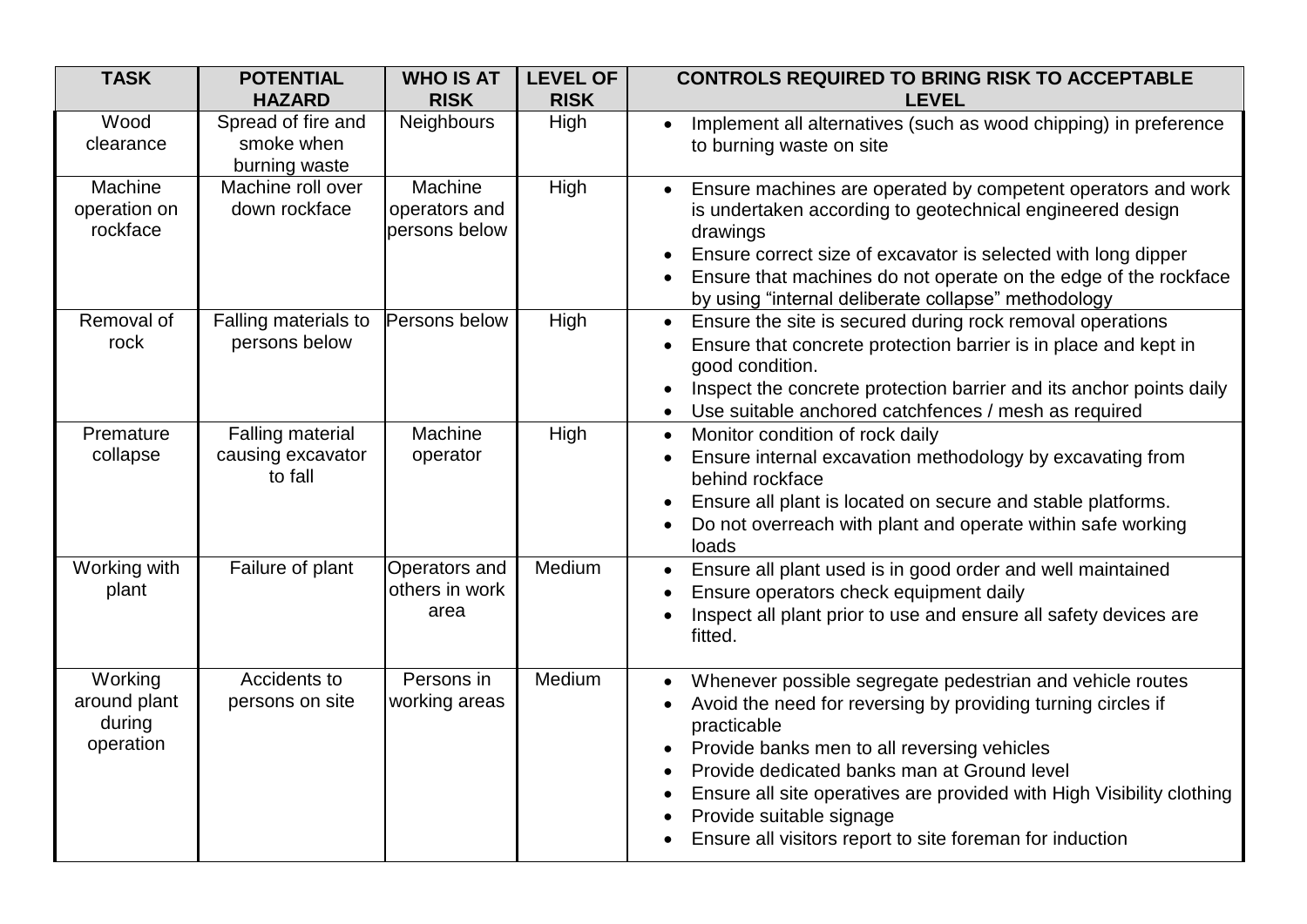| <b>TASK</b>                                         | <b>POTENTIAL</b><br><b>HAZARD</b>                                                | <b>WHO IS AT</b><br><b>RISK</b> | <b>LEVEL OF</b><br><b>RISK</b> | <b>CONTROLS REQUIRED TO BRING RISK TO ACCEPTABLE</b><br><b>LEVEL</b>                                                                                                                                                                                                                                                                                                                      |  |
|-----------------------------------------------------|----------------------------------------------------------------------------------|---------------------------------|--------------------------------|-------------------------------------------------------------------------------------------------------------------------------------------------------------------------------------------------------------------------------------------------------------------------------------------------------------------------------------------------------------------------------------------|--|
| <b>Dust</b>                                         | Respiratory<br>disorders and<br>environmental<br>nuisance                        | Employees<br>and<br>neighbours  | Medium                         | Reduce or eliminate dust at source by watering down areas to<br>$\bullet$<br>minimise dust<br>Consider wind direction and location of residential property when<br>$\bullet$<br>planning activity that may create dust                                                                                                                                                                    |  |
| <b>Noise</b>                                        | Damage to hearing                                                                | <b>Employees</b>                | Medium                         | Avoid noisy operations if practicable<br>$\bullet$<br>Wear ear protection when required<br>Turn off noisy equipment when not in use                                                                                                                                                                                                                                                       |  |
| <b>Noise</b>                                        | Environmental<br>nuisance                                                        | <b>Residents</b>                | Low                            | Ensure that equipment has silencers according to manufacturers<br>$\bullet$<br>specification<br>Ensure that work is carried out at times in accordance with<br>$\bullet$<br><b>Environmental Health guidelines</b><br>Monitor and record noise levels during project<br>$\bullet$<br>Consider weather conditions and prevailing wing conditions when<br>$\bullet$<br>noisy work is likely |  |
| Excavation<br>work                                  | Flooding and<br>surface water issues                                             | Property<br>below               | $M$ edium                      | Ensure any likely surface water is directed away from property<br>$\bullet$<br>below                                                                                                                                                                                                                                                                                                      |  |
| Emergencies<br>in general                           | <b>First Aid</b>                                                                 | Employees<br>and others         | Low                            | Ensure adequate first aid is available on site<br>Ensure first aid equipment is in date and good order<br>$\bullet$<br>Ensure adequate means of communication with emergency<br>$\bullet$<br>services if required.<br>Site induction should include procedures for summoning<br>assistance and directing emergency access vehicles                                                        |  |
| Exposure to<br>substances<br>hazardous to<br>health | Dermatitis, skin<br>irritations and illness                                      | Employees                       | Low                            | Consider all likely exposure to substances hazardous to health<br>$\bullet$<br>and consult with the MSDS with regard to safe handling, storage,<br>PPE and disposal                                                                                                                                                                                                                       |  |
| Selection of<br><b>PPE</b>                          | Incorrect selection<br>of equipment<br>designed to protect<br>the worker at work | Employees                       | Medium                         | Wear appropriate clothing for the climatic conditions<br>$\bullet$<br>Cover up or use sun block if working outside for prolonged<br>$\bullet$<br>periods in sun<br>Wear suitable clothing for cold and wet weather<br>Ensure PPE is selected based on tasks and risks of injury<br>$\bullet$                                                                                              |  |